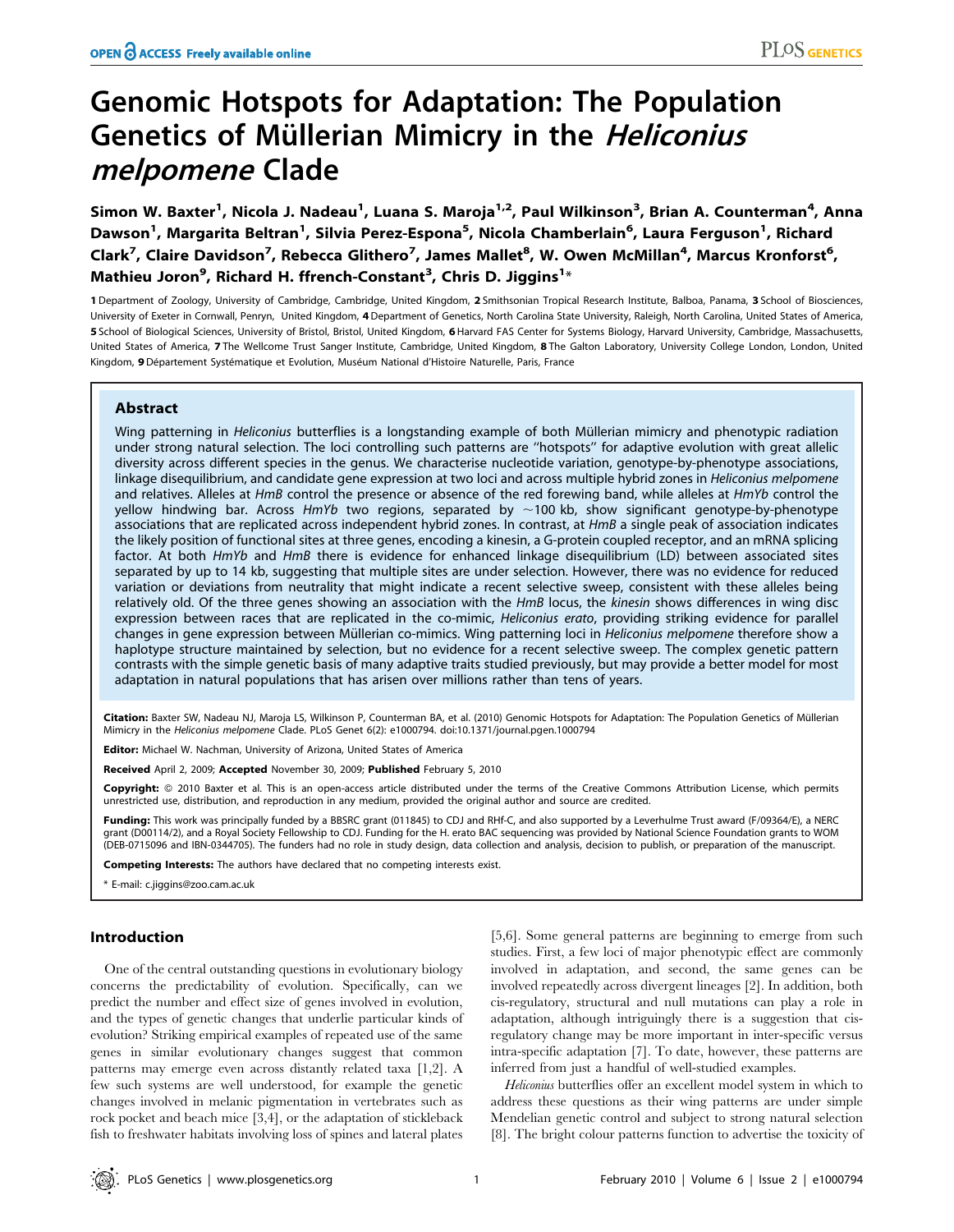#### Author Summary

The diversity of wing patterns in Heliconius butterflies is a longstanding example of both Müllerian mimicry and adaptive radiation. The genetic regions controlling such patterns are ''hotspots'' for adaptive evolution, with small regions of the genome controlling major changes in wing pattern. Across multiple hybrid zones in Heliconius melpomene and related species, we no find no strong population signal of recent selection. Nonetheless, we find significant associations between genetic variation and wing pattern at multiple sites. This suggests patterning alleles are relatively old, and might be a better model for most natural adaptation, in contrast to the simple genetic basis of recent human-induced selection such as pesticide resistance. Strikingly, across the region controlling the red forewing band, a very strong association with phenotype implicates three genes as potentially being involved in control of wing pattern. One of these, a kinesin gene, shows parallel differences in expression levels between divergent forms in the two mimetic species, making it a strong candidate for control of wing pattern. These results show that mimicry involves parallel changes in gene expression and strongly suggest a role for this gene in control of wing pattern.

the butterflies to predators leading to stabilising selection and Müllerian mimicry, whereby sympatric species evolve a common colour pattern in order to share the cost of predator learning [9]. Strikingly, wing patterns are controlled by a small number of genomic 'hotspots' with a disproportionate influence on both divergent and convergent wing patterns [8,10]. Classic crossing experiments have established that tightly linked loci on two linkage groups control most of the variation both within Heliconius melpomene and between closely related species [8]. More recently, the development of molecular markers has facilitated comparative mapping between more distantly related species. This has shown homology in genomic location of patterning loci between both the co-mimics H. melpomene and Heliconius erato, and a third species, Heliconius numata, with entirely different wing patterns [11]. Thus, much as the MC1R locus is repeatedly involved in adaptive melanic pigmentation in vertebrates [2], repeated involvement of the same genomic regions also underlies the complex wing patterns of Heliconius butterflies. However, the specific genetic changes underlying phenotypic diversity in Heliconius remain unknown.

Here and in a companion paper [12] we take advantage of Heliconius mimicry as a system to study the population genetic patterns around loci involved in parallel phenotypic changes. Patterns of genetic variation in natural populations are commonly used to identify genes under selection, either through association studies that correlate genetic and phenotypic variation [13], or through genome-wide scans for reduced variation or other signals of recent selection [14–16]. Such studies rely on the fact that selection on a locus also influences patterns of genetic variation at surrounding loci, through genetic 'hitchhiking' [17]. For example, after the recent and rapid rise of advantageous alleles, such during the evolution of insecticide resistance, there is often very strong linkage disequilibrium and dramatic reductions in nucleotide variability [18,19]. In contrast, morphological adaptation in the wild is likely to be more ancient, with selection sustained over longer time periods, such that the influence on surrounding genetic variation may be more difficult to detect. Thus, between morphologically divergent forms the classic signature of a selective

sweep may have decayed, due to the combined effects of recombination and accumulation of derived mutations.

In Heliconius, however, we can take advantage of natural hybrid zones, where admixture occurs between divergent geographic races, to carry out analysis of genotype-by-phenotype association. In particular, studies of a parallel hybrid zone in Peru between races of the co-mimics  $H$ , erato and  $H$ , melpomene have estimated that selection is extremely strong, on the order of a 20–50% reduced survival of foreign colour pattern morphs [20]. Crossing experiments have shown that *Heliconius* races typically differ at just two or three loci with major phenotypic effect on wing pattern [21]. Theory predicts that in such zones where relatively few genes are under strong selection, the barrier to gene flow at the rest of the genome will be weak [22]. This contrasts with many hybrid zones where many genes across the genome are under selection, leading to strong linkage disequilibrium and a genome-wide barrier to gene flow [23– 25]. Thus, the situation in Heliconius offers an unusual opportunity to study populations that are strongly morphologically differentiated but nonetheless free to exchange genes across most of the genome. Previous demographic studies of Heliconius have demonstrated genetic differentiation on a regional scale, for example between the Guiana Shield, Amazon basin and Pacific slopes, but extensive gene flow between local populations ([26–29]; but see [30]). Thus, when comparing populations fixed for alternate wing patterns on either side of a narrow hybrid zone, we would predict little or no genetic differentiation across most of the genome. In contrast, around functional sites controlling wing patterning we expect fixed differences between pattern races, offering a powerful system for detecting sites associated with adaptation even in the absence of the signal of a classic 'selective sweep'.

Specifically, we here take advantage of our recent positional cloning of two such loci located on different chromosomes, the H. melpomene HmYb and HmB loci. Alleles at these loci are responsible for controlling presence/absence of the hindwing yellow bar and red forewing band respectively. In this study, we fully sequence and annotate the HmB genomic region [31], and study patterns of genetic variation at both loci between species and races in the H. melpomene clade. Our work in  $H$ . melpomene has led to cloning of the corresponding region in H. erato, allowing for comparative analysis of both regions across species [12]. At both loci there is greater genetic divergence at markers linked to wing pattern as compared to unlinked regions, with significant peaks of genotype-by-phenotype association. Nonetheless, there is no strong signature of a recent selective sweep and sites associated with phenotype are interspersed with sites showing no such association, implying that wing patterning alleles are relatively ancient. However, a strong signature of divergence, and evidence for long-range haplotype structure associated with wing pattern divergence demonstrates a clear influence of selection on population variation. One of the three genes implicated at the HmB locus, a kinesin, shows striking differences in wing pattern expression between races and throughout wing development, making it a strong candidate for the  $HmB$  gene.

### Results

#### BAC tile path across the HmB locus

We characterised the  $HmB$  locus by sequencing of 980 kb of H. melpomene genomic sequence from seven BAC clones, representing a 721 kb tile path, based on previous fine-mapping of this region [31]. All seven BAC clones were annotated by comparison with transcriptome sequence and protein databases, using a combination of manual BLAST comparison, the KAIKOGAAS lepidopteran genome annotation tool and the MAKER annotation pipeline [32]. Twenty-four genes with homology to known or predicted genes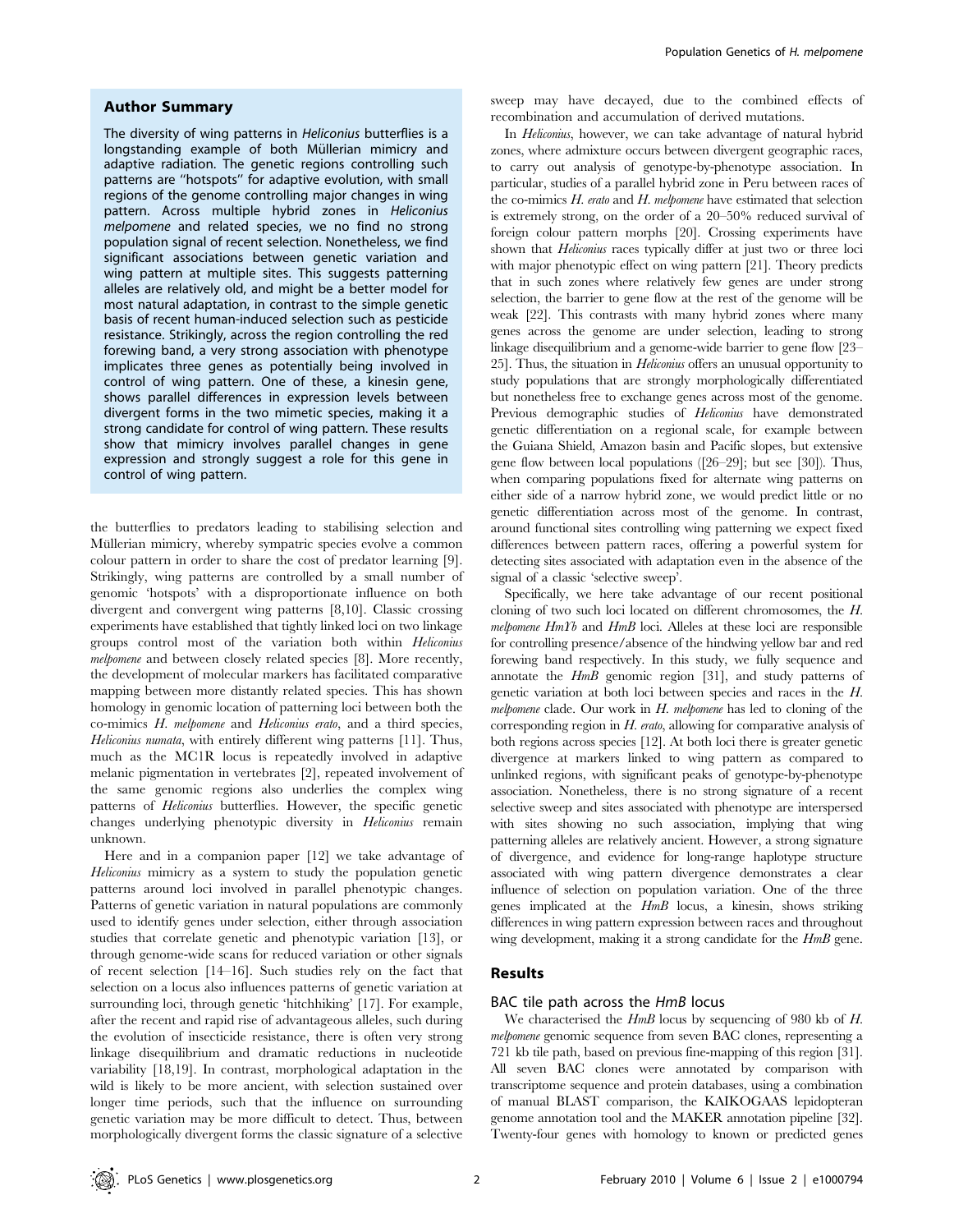(BLAST cut off expect value 4.0e-08) were identified across the region, including several wing patterning candidates involved in development. Putative biological functions based on gene homology or predicted functional domains include cellular differentiation (Mad), protein binding (similar to CG7872, GPCR, INCS7), splicing  $(s/u 7)$ , protein-protein interactions (leucine rich repeats or LRR), transport (Monocarboxylate transporter 14, kinesin), basic cell function  $(RpS13, MADH, TPP5)$  and a transcription factor  $(six/sine)$  (Figure 1) and Table S1). In addition, seven predicted transcription units, without introns or homology to known genes, were also identified. This complements our recent description of the HmYb genomic region, which has been narrowed down to a 323 kb genomic region containing 20 genes (Figure 1; [33]). Overall gene content and order is largely conserved across both regions between the co-mimic species, H. erato and H. melpomene (Figure S1). A direct comparison of gene order was not possible, as several H. erato BAC clones are not yet fully assembled, however a single copy of all 24 predicted H. melpomene HmB genes was identified in H. erato (data not shown), and a similar pattern is seen at  $HmTb$  where sequence is available for H. erato.

#### Population structure between species and races

We estimated population structure at  $HmYb$  markers for three pairwise population comparisons, two involving races of H. melpomene (amaryllis vs aglaope and melpomene vs rosina) and one pair of hybridizing species (H. pachinus vs. H. cydno) (Figure 2, Table S2, and Table S3). In all cases the former taxon shows the presence of the yellow hindwing bar, which is absent in the latter of each pair. For the melpomene vs rosina comparison, 21 coding and non-coding regions were sampled, representing a total of 11,578 bp of sequence, for *amaryllis* vs *aglaope* eight regions representing 4085 bp and for H. pachinus vs. H. cydno 12 regions representing 5596 bp. Between both races and species there was greater genomic divergence across the HmYb region as compared to unlinked genes (Table 1). In total 806 variable sites were tested for  $HmYb$ , generating two genomic regions with significant genotypeby-phenotype association. First, both pairs of H. melpomene races showed significant associations around the HM00007, HM00008 and HM00010 genes (Figure 3, Table S4). Second, the strongest peaks of association between the species  $H$ . cydno and  $H$ . pachinus and between  $H$ ,  $m$ , amaryllis and  $H$ ,  $m$ , aglaope were around the HM00023 and HM00024 genes (Figure 3). This was most marked in the comparison between  $H$ , cydno and  $H$ , pachinus, which showed 14 significantly associated SNPs in this region (in HM00024, the region adjacent to it and a non-coding region near HM00025). Such a pattern was not seen at any of 16 unlinked loci studied previously for this species pair [34]. In all cases however, there was a pattern of sites associated with phenotype being interspersed with others showing no or little association.



# A) HMB CANDIDATE REGION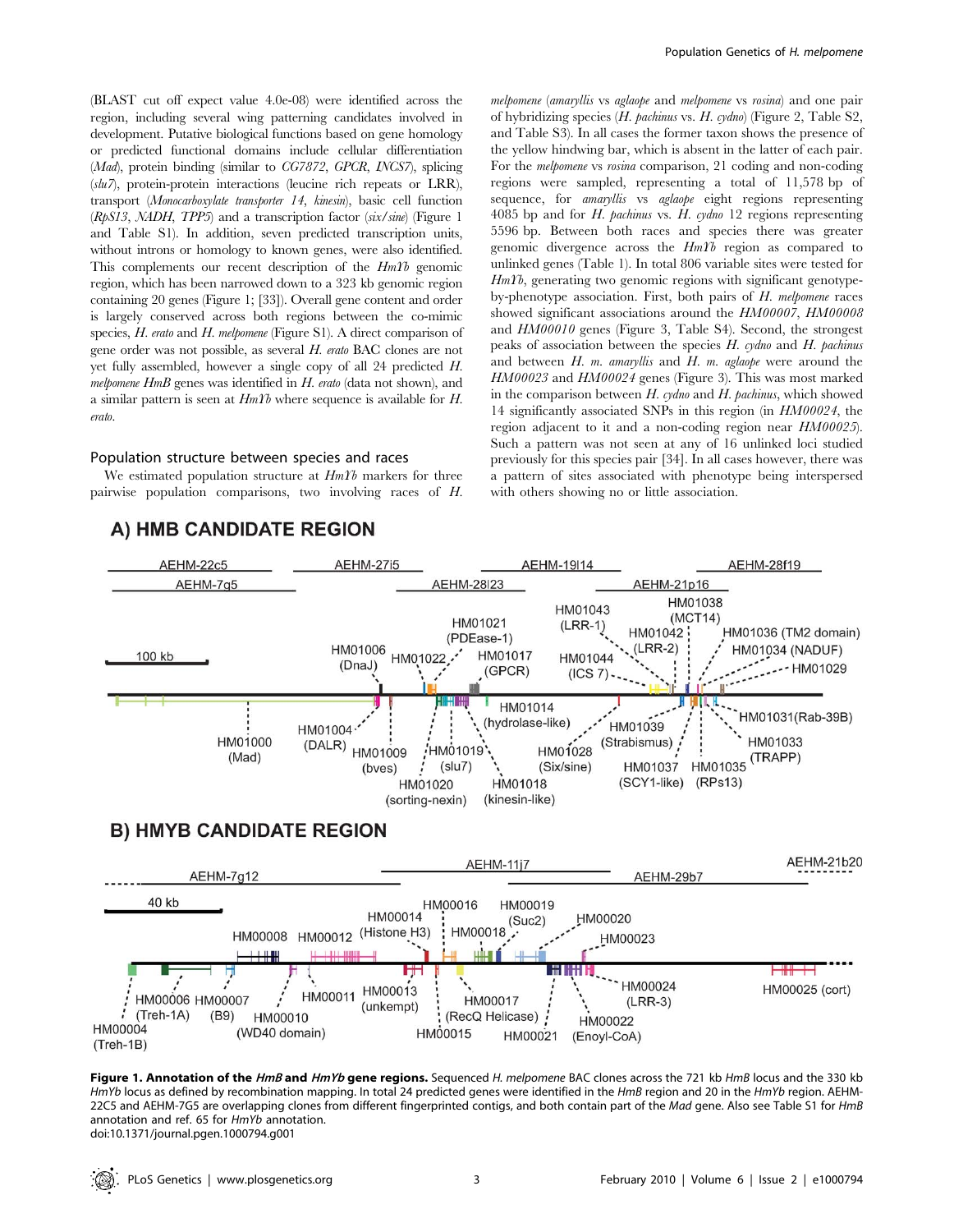

Figure 2. Locations of field collected samples used for population genetic analysis. H.m. rosina, H.m. melpomene, and H.m. amaryllis display the medial red forewing band controlled by a dominant allele at HmB. In addition, H. pachinus, H.m. rosina, and H.m. amaryllis display the yellow hindwing bar controlled by a recessive allele at HmYb.

doi:10.1371/journal.pgen.1000794.g002

The two races of H. melpomene, that differ in presence of the  $HmB$ red forewing band, were also studied for HmB linked markers [20]. H. melpomene amaryllis has a red forewing band, controlled by the dominant HmB allele, which is absent in H. melpomene aglaope (Figure 2). H. m. aglaope and H. m. amaryllis were screened for a total of seven genes across the  $HmB$  region plus the closely linked gene MRSP, covering a total of 5391 bp (Table S3). Again, linked  $HmB$ markers showed a higher overall level of genetic differentiation between races as compared to unlinked genes (Table 1). In total 40 variable SNPs were tested for genotype-by-phenotype association, of which 16 showed a significant association (Figure 3, Table S5). The peak of association was located around the slu7, kinesin and GPCR genes (Figure 3). Several SNPs in these three genes were fixed in  $H$ .  $m$ . amaryllis, with the alternate variant at high frequency  $(>90\%)$  in H. m. aglaope. The lack of completely fixed differences between any of the comparisons suggests that we have not yet sampled causative sites, or that there is epistasis between the variable sites with phenotype determined by allelic combinations.

#### Patterns of variation and deviations from neutrality

Selective sweeps act to reduce genetic variability and alter the frequency spectrum of haplotypes. However, interestingly, in contrast to more recently evolved phenotypes such as pesticide resistance, there was no clear signal of recent selection in our data. Levels of nucleotide diversity varied between genes, but with no clear pattern of reduced variation in any population, or around the genomic regions showing genotype-by-phenotype associations (Table S6). There were three adjacent genes in the  $H$ . m. aglaope population that showed a significantly negative Tajima's D (Table S6), although this region was not in the peak of genetic association with phenotype. Otherwise, there was no consistent pattern across either region, with a few individual genes showing significant deviations from neutrality for particular populations, among markers linked and unlinked to colour pattern loci (Table S6). Overall levels of nucleotide diversity were lower than in the corresponding populations of  $H$ , erato, consistent with the observed smaller population sizes of H. melpomene in the field [27].

#### Patterns of linkage disequilibrium

There was, however, good evidence for strong linkage disequilibrium across colour pattern regions, most notably around the three associated genes in the HmB region (Figure 4). LD analysis was restricted to the  $H$ . m. aglaope and  $H$ . m. amaryllis population samples, which had larger sample sizes  $(n>20$  per population). When LD was plotted against genetic distance, there was strong LD  $(0.5 > r^2 > 0.9)$  between sites separated by a distance of up to 14 kb (Figure S2A). This long distance LD was primarily due to sites associated with phenotype at both  $HmB$  and  $HmYb$  – when such sites were removed from the analysis long distance LD virtually disappears (Figure S2B). The only exceptions were a few pairwise comparisons between sites in the Slu7 and GPCR genes with high LD. These are not between sites associated with phenotype, but could presumably have resulted from a history of selection across this region (Figure S2B). The analysis excluding sites associated with phenotype indicates that  $r^2$  values rapidly decay to a background level below about 0.3 at a distance of around 500 bp. This is further indicated in analysis of LD within genes, where strong linkage disequilibrium was seen up to a distance of around 500 bp, which similarly decayed rapidly (Figure S3). Thus, the background pattern of rapid decay in LD would appear to be similar in  $H$ . melpomene and  $H$ . erato, but in  $H$ . melpomene this is overlaid by long-range haplotype structure that is associated with wing pattern divergence [12].

#### Expression analysis of candidate genes

For the HmB locus, where our population genetic analysis indicates a clear candidate region, we followed up with analysis of

Table 1. Comparison of population differentiation at the HmYb locus compared to unlinked loci between species and between races of Heliconius.

| <b>Comparison</b>                         | Wing pattern linked loci Mean FcT | Unlinked loci Mean $F_{ST}$ | Mann-Whitney test p |
|-------------------------------------------|-----------------------------------|-----------------------------|---------------------|
| H. m. rosina vs H. m. melpomene-Venezuela | $0.197 \pm 0.185$ (n = 17)        | $0.043 \pm 0.077$ (n = 5)   | 0.013               |
| H. m. rosina vs H. m. melpomene-Panama    | $0.0121 \pm 0.062$ (n = 8)        | $0.006 \pm 0.034$ (n = 5)   | 0.008               |
| H. m. aglaope vs H. m. amaryllis          | $0.158 \pm 0.078$ (n = 5)         | $0.007 \pm 0.002$ (n = 3)   | 0.022               |
| H. m. aglaope vs H. m. amaryllis (HmB)    | $0.281 \pm 0.196$ (n = 8)         | $0.007 \pm 0.002$ (n = 3)   | 0.019               |
| H. cydno vs H. pachinus                   | $0.380 \pm 0.169$ (n = 11)        | $0.136 \pm 0.210$ (n = 16)  | 0.004               |

Values are the mean F<sub>ST</sub> values across all the sequenced loci  $\pm$  standard deviations; n indicates the number of loci included in the analysis. doi:10.1371/journal.pgen.1000794.t001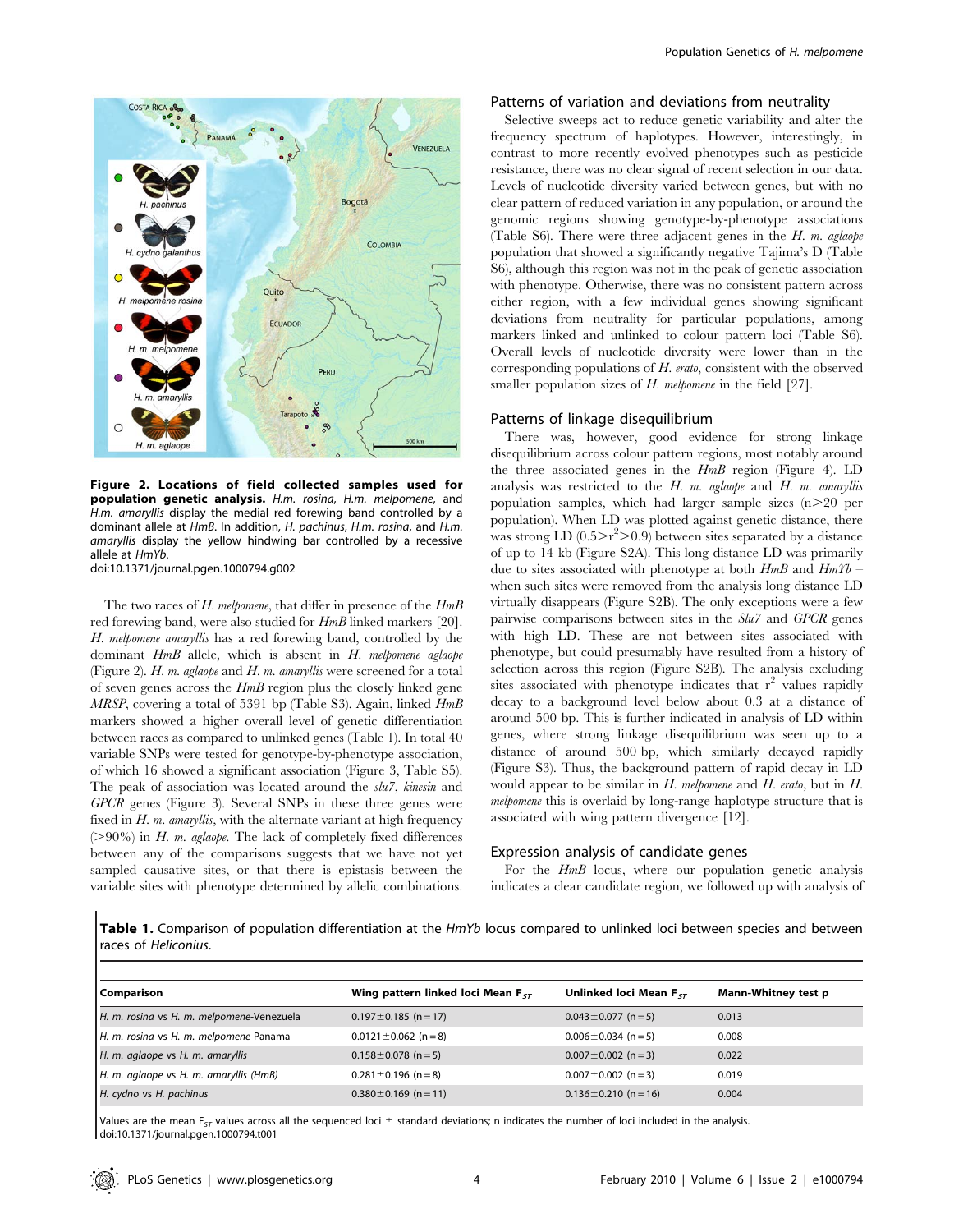

Figure 3. Genotype-by-phenotype associations across three phenotypic comparisons. (A) The HmYb region between H. m. melpomene and H. m. rosina (triangles) and between H. m. aglaope and H. m. amaryllis (circles), (B) The HmYb region between H. pachinus and H. cydno, and (C) the HmB region between H. m. aglaope and H. m. amaryllis. Significance cut-off was calculated using the Bonferroni correction, applied across all 866 SNPs tested. doi:10.1371/journal.pgen.1000794.g003

gene expression in developing wing discs. Four genes were chosen for quantitative expression analysis in developing wings, either because they were located in the peak of genetic differentiation (Slu7, Kinesin and GPCR), or as being a nearby candidate locus for pattern specification (Mad). The same populations studied above were not available as live material, so we instead used two forms available from commercial suppliers, H. melpomene malleti and H. melpomene cythera, which have yellow and red forewing bands respectively, providing a similar comparison as that between  $H$ .  $m$ .  $a$ glaope and  $H$ . m. amaryllis. First, forewings were removed from three pupal developmental stages of H. melpomene cythera, and dissected into three wing segments, to examine spatial gene expression between proximal, medial (HmB) and distal regions (expression analysis ''between wing segments''). Second, whole forewings and hindwings were separately dissected from 5<sup>th</sup> instar larvae and early pupae of  $H$ . melpomene malleti and  $H$ . melpomene cythera for expression analysis 'between races'.

The most striking result was a strong contribution to the prediction of gene expression by race at the kinesin gene, with H. m. malleti having an overall higher expression than  $H$ . m. cythera (Figure 5). Analysis using Bayesian Model Averaging gave  $Pr(\beta \neq 0) = 66.5$ , indicating a probability of 66.5% that the coefficient of variation for race in this experiment was greater than zero. The fold-change in expression across all samples represented 2.6 times greater expression in  $H$ .  $m$ . malleti as compared to H. m. cythera. In the 'between wing segments' experiment, the kinesin gene showed higher expression in the early pupal (EP) stage but no differences between different segments of the wing, consequently developmental stage made a strong contribution to gene expression prediction  $(Pr(\beta \neq 0) = 89.6;$ Figure 5).

In the 'between wing segments' experiment, Slu 7 showed higher expression in later developmental stages (highest in the ommochrome only stage [OO]), but no differences between segments of the wing (developmental stage  $Pr(\beta \neq 0) = 100$ ). Race made a contribution to the prediction of gene expression in the 'between races' experiment  $(\Pr(\beta \neq 0) = 86.5)$ , with H. m. cythera having a 1.52-fold overall higher expression than  $H$ . m. malleti (Figure 5). No main variables made a contribution to GPCR gene expression in either 'between wing segments' or 'between races' experiments. The Mad gene showed an increase in expression levels during pupal development, with highest expression at the latest stage surveyed (developmental stage  $Pr(\beta \neq 0) = 94$ ), but no differences between races or wing segments (Figure 5).

#### Discussion

The loci controlling adaptive radiation in Heliconius are genomic 'hotspots' for evolutionary change and speciation [8,10,35]. Here, and in a companion paper in this issue, we have carried out the first surveys of population variation across two such chromosomal regions in the co-mimic species, H. melpomene and  $H$ . erato [12]. In  $H$ . melpomene, there are strong peaks of genotype-by-phenotype association in both the  $HmYb$  and  $HmB$ regions, and strong linkage disequilibrium between associated sites at distances of up to 14 kb. Significant genotype-byphenotype association and long distance LD provide striking evidence for the influence of strong selection on the genome. However, despite strong selection, there was no signal of a classic 'selective sweep', consistent with a long history of recombination during the spread of these alleles. Furthermore, we identify a strong candidate for the  $HmB$  locus, a kinesin gene that shows parallel patterns of upregulation in the yellow forewing banded races of both H. melpomene and H. erato.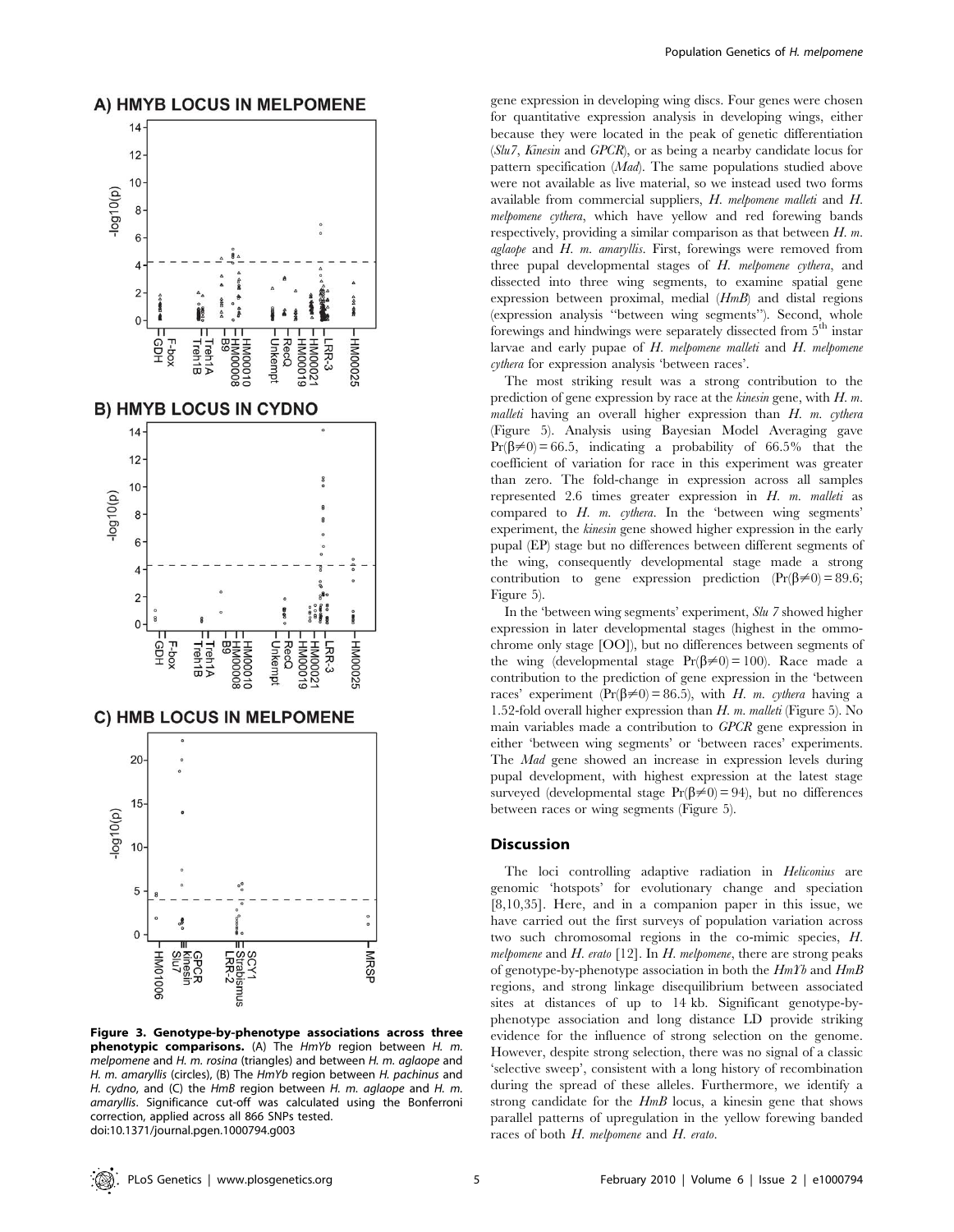

## A) PAIRWISE LINKAGE DISEQUILIBRIUM BETWEEN ALL SITES

Figure 4. Linkage disequilibrium (LD) for combined H. m. aglaope and H. m. amaryllis populations. Pairwise LD between sites across the genomic region is shown as a heatmap, with greyscale indicating estimated r<sup>2</sup> values. Darker colours indicate a stronger correlation between SNP variants at the two sites, across the individuals sampled. The highest LD estimates are all within gene regions, or between closely linked loci. The largest block of LD is across the region with strong genotype-by-phenotype association in the HmB region, across the Slu7, Kinesin and GPCR genes (A, lower left). Comparisons are shown for a) all sites, b) sites associated with phenotype in the HmB locus, and c) sites associated with phenotype in the HmYb locus. doi:10.1371/journal.pgen.1000794.g004

# Genetic differentiation between races

Hybrid zones in H. melpomene separate forms that are only differentiated at a few major colour pattern loci. Such zones provide a powerful system for identifying adaptive genetic changes. Genes under selection are strongly differentiated, but there is only a weak barrier to gene flow at the rest of the genome [22]. This is confirmed by the lack of genetic differentiation at loci unlinked to colour pattern seen in our data. In contrast, there was increased genetic differentiation across the candidate regions in all cases (Table 1), implying genetic hitch-hiking around sites under colour pattern selection. At the HmYb locus, levels of differentiation are greater between reproductively isolated species, as compared to races, consistent with higher overall levels of reproductive isolation and 'divergence hitch-hiking' between species [36,37].

Across both genomic regions, there were clear peaks of genotype-by-phenotype association. Our sampling of multiple phenotypic comparisons at the HmYb locus offers the first comparative analysis of parallel phenotypic evolution in Heliconius, and indicates that at a fine scale the genes responsible for parallel changes in phenotype are shared, but not identical across different hybrid zones. Most strikingly, the region around HM00024 (LRR-3) shows a very marked peak in both the H. pachinus vs. H. cydno and the  $H$ . m. amaryllis vs  $H$ . m. aglaope hybrid zones, and is also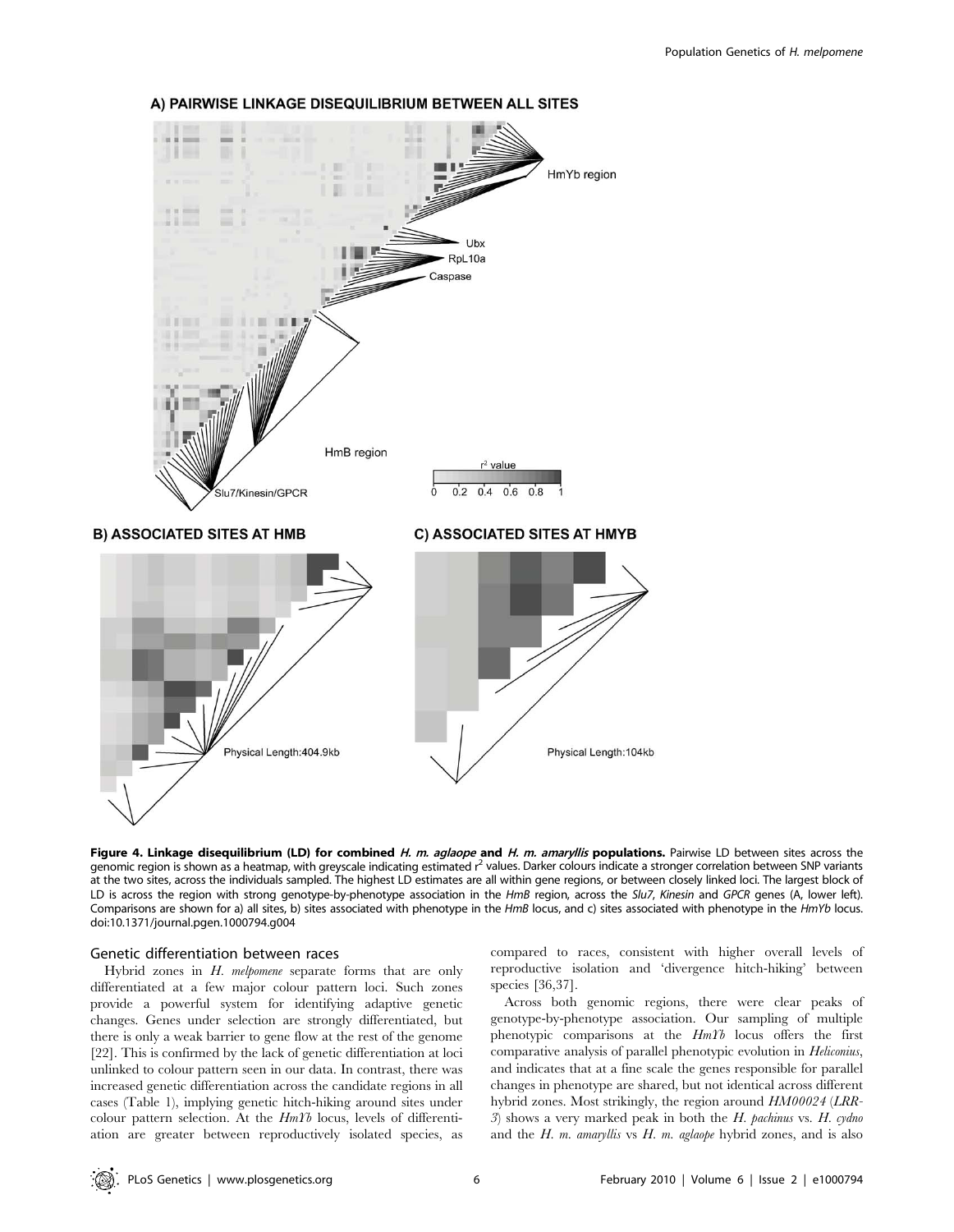

Fw Hw Fw Hw Larvae EP Fw Hw Fw Hw EP Larvae  $1.0$  $0.0$  $\mathsf{P}$  $\overline{B}$  $\mathsf{P}$ B D  $\mathsf{P}$ B D D Fw Hw Fw Hw Fw Hw Fw Hw EP EP Larvae Larvae  $2.5$ EP PO  $00 \triangle$  $\overline{\mathbf{c}}$  $1.5$  $\mathbf{1}$  $0.5$  $\mathsf 0$  $\mathsf{P}$  $\sf B$ D  $\mathsf{P}$  $\, {\bf B}$ D  $\mathsf{P}$ B D Fw Hw Fw Hw Fw Hw Fw Hw EP EP Larvae Larvae

Figure 5. Mean and standard error of relative gene expression for Mad, Slu7, Kinesin, and GPCR. For the 'Between wing segments' experiment, H. melpomene cythera forewings were dissected into P (proximal), B (band) and D (distal) segments of three pupal developmental stages; EP (early pupae), PO (pre-omochrome) and OO (only omochrome). For the ''Between Races'' experiment, forewings (Fw) and hindwings (Hw) of H. m. malleti (left side) and H. m. cythera (right side), were dissected from Larvae (5<sup>th</sup> instar) and EP (early pupae). doi:10.1371/journal.pgen.1000794.g005

 $0.0$ 

 $4.0$ 

 $3.0$ 

 $2.0$ 

 $1.0$ 

 $0.0$ 

SLU<sub>7</sub>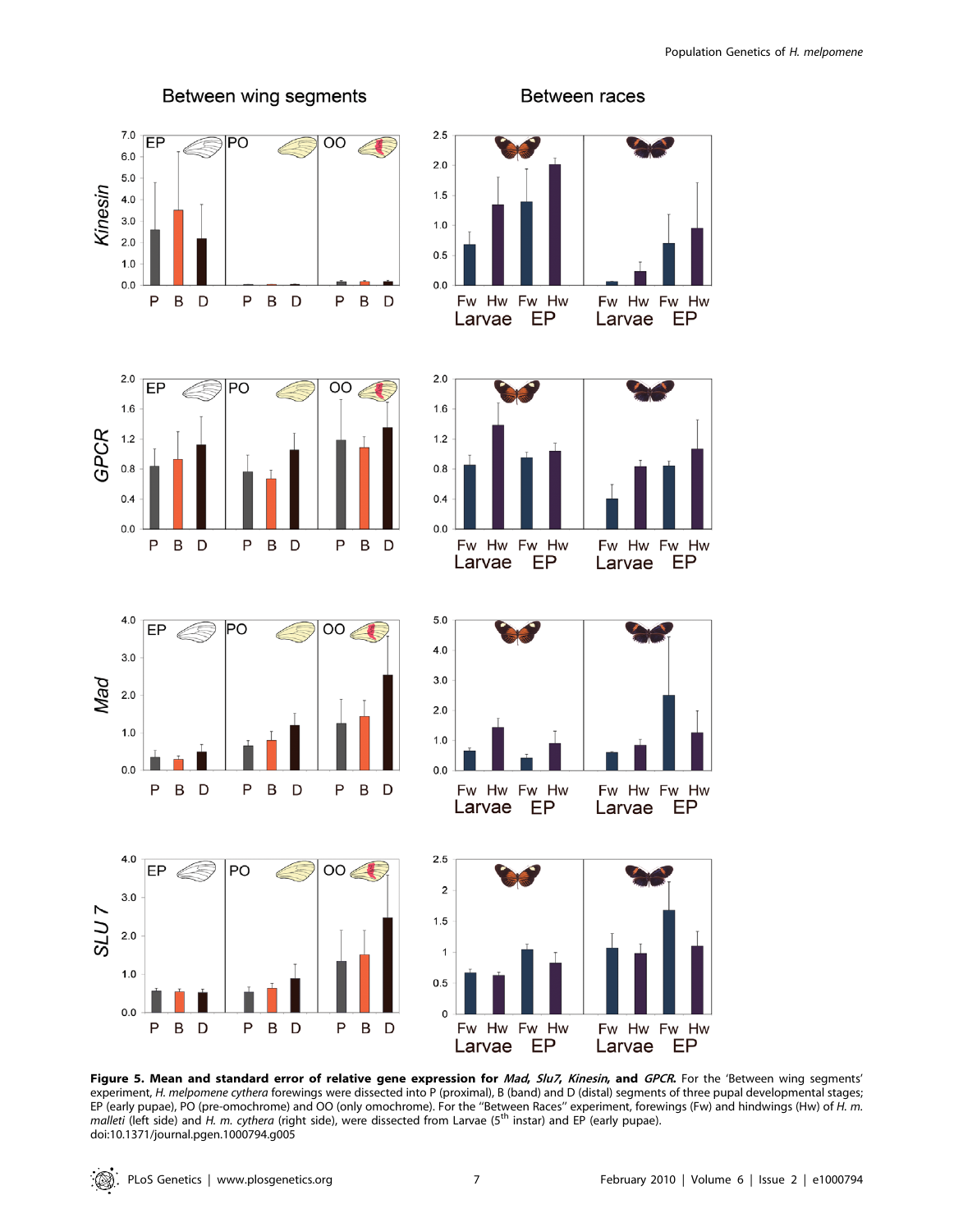highlighted in  $H$ . erato [12]. The genes in this region are therefore the most strongly implicated in regulation of wing pattern for HmYb. In addition however, another peak around HM00008 and HM00010 is shared between the two H. melpomene inter-racial comparisons, but not with  $H$ . erato. The repeatability of these patterns across independent hybrid zones suggests that multiple associations are not merely the stochastic results of selection at a single causative site, but rather imply a role for multiple functional sites underlying wing pattern differences. This is supported by the observation of increased linkage disequilibrium between associated sites at the HmYb locus as compared to background levels, suggesting that selection is maintaining particular allelic combinations across this region (Figure S1).

The comparison across the  $HmB$  region also gave a clear peak of genotype-by-phenotype association near three genes, kinesin, GPCR and Slu7. In this case the association was stronger than between races at the HmYb locus, with several SNPs across these three genes being completely fixed in  $H$ . m. amaryllis and with a frequency difference of  $>95\%$  between races. This is also a much stronger signal of differentiation than seen in comparisons between races of  $H.$  erato at this locus [12]. Furthermore, unlike the pattern in  $H.$ erato, there was evidence for extensive LD between associated sites up to 14 kb apart. As at  $HmTb$ , against a background of estimated  $\rm r^2$  values below 0.3, the long-range LD at  $\it Hm\bar{B}$  similarly suggests a haplotype structure maintained by selection.

#### Lack of a recent selective sweep

However, in neither genomic region studied here was there consistent evidence for a recent selective sweep in any of the populations. This is perhaps to be expected given the age of the H. melpomene radiation ( $\approx$ 250,000–500,000 years [38]), and contrasts with the pattern seen in very recently evolved traits such as pesticide resistance. Similar to H. erato, levels of genetic variation showed no consistent pattern between linked and unlinked loci. Although three adjacent genes did show a significantly negative Tajima's D at the HmB locus, these did not correspond to the region of strong population differentiation, suggesting no strong deviations from neutrality due to wing pattern selection. Furthermore, both LD and genotype-by-phenotype analyses indicated that sites associated with phenotype were interspersed with variable sites showing no such association. The data are therefore consistent with the wing patterning alleles of both H. melpomene and H. erato being relatively ancient, such that considerable genetic variation has arisen subsequent to any initial selective sweep. An alternative is that the wing pattern alleles spread in a 'soft' sweep, with an initial period in which the novel allele was found at low frequency for an extended period, giving ample opportunity for recombination around selected sites [39]. Thus, the peaks of genetic differentiation seen between races are consistent with the strong selection known to act on wing pattern [29], but have presumably been associated with a long history of hybridization and recombination between the races such that any signal of a recent selective sweep has been erased.

The results therefore appear to support the 'shifting balance' model for the evolution of *Heliconius* colour pattern races [40], whereby novel wing patterns arise and spread through otherwise continuous populations behind moving hybrid zones [41]. The 'Pleistocene refuge' model seems less likely, as recent contact after extended periods of geographic isolation would presumably have left a stronger signal of genetic differentiation between divergent races, perhaps across the genome but especially more strongly in regions linked to patterning loci [42].

Overall, the stronger signal of both haplotype structure and genotype-by-phenotype association in  $H$ . melpomene, as compared to H. erato, is also consistent with what is known of their biology. First, *H. erato* tends to be more widespread and have larger population sizes [27], leading to higher levels of recombination and a more rapid breakdown of linkage disequilibrium generated by selection. Second, H. melpomene is thought to be the mimic of H. erato, such that the pattern alleles may have arisen more recently in the former. Nonetheless, in both species the genetic divergence is highly localised when compared to other recent examples, such as ecological races of the pea aphid Acyrthosiphon pisum, where islands of divergence extend several cM around QTL under divergent selection [36], or freshwater races of sticklebacks where linkage disequilibrium is extensive around the locus controlling dermal plate morphology [5]. The data are perhaps more similar to that seen in two ecomorphs of the inter-tidal snail, the Rough periwinkle (Littorina saxatilis), where regions of differentiation are limited to a few hundred base pairs [37]. High recombination and localised islands of divergence mean that in the future, population genetic analysis is likely to be a powerful tool for isolating functional sites in Heliconius.

#### Identifying the functionally relevant genes

The development of scale-covered wings, pigmentation and an elaborate patterning system are evolutionary innovations of the Lepidoptera and have been cited as an example of the redeployment of conserved gene networks [43]. Notably, both the hedgehog and wingless signalling pathways are involved in wing eyespot formation [44,45]. Similarly, studies of Drosophila wing pigmentation have implicated cis-regulatory regions of shared pigment biosynthesis genes in regulating inter-specific differences [46,47]. However, no obvious members of either canonical signalling or pigment biosynthesis pathways are present in the  $HmB$  region, similar to the pattern already found in  $HmTb$  [33]. However, in contrast to a candidate gene approach, the linkage mapping method we have taken makes no  $a$  priori assumptions regarding the identity of the wing patterning genes. Instead we have cloned the genetic region controlling natural variation in a striking phenotype, and in doing so ruled out a role for any of the wing pattern 'toolkit' genes described previously. Of course, these two approaches may be complementary, and the locus that is controlling the wing phenotype may be an upstream regulator of classic 'toolkit' genes. Indeed, the intriguing observation that the 'Bigeye' pattern mutant of Bicyclus anynana maps to the homologous chromosome of HmYb might indicate that the gene networks uncovered in Heliconius may have a general role in butterfly wing patterning [48].

At the HmYb locus, two regions are implicated, first around the genes HM00007, HM00008 and HM00010. These genes have putative orthologues in Drosophila (CG14870/B9 protein, CG5098 and CG3184) about which little is known, except that HM00010 contains WD40 repeats that are likely to be involved in proteinprotein interaction. More striking is the association found around HM00024 (LRR-3), which was replicated in two of the comparisons studied here and in  $H$ . erato. This gene shows similarity to Sur-8 in Drosophila, consistent with a possible role in signal transduction, and is also adjacent to HM00023, a probable noncoding transcript with complex patterns of alternative splicing that may have a regulatory function [33]. Overall, therefore, the coding regions implicated do not show any homology to well characterized genes in other species. The only candidate gene for  $HmYb$  suggested by sequence similarity was the transcription factor Unkempt which, unlike in  $H$ . erato, showed no significant association with wing pattern in H. melpomene.

Against a background of multiple associated sites, and extensive LD across three genes, there is one strong candidate for the  $HmB$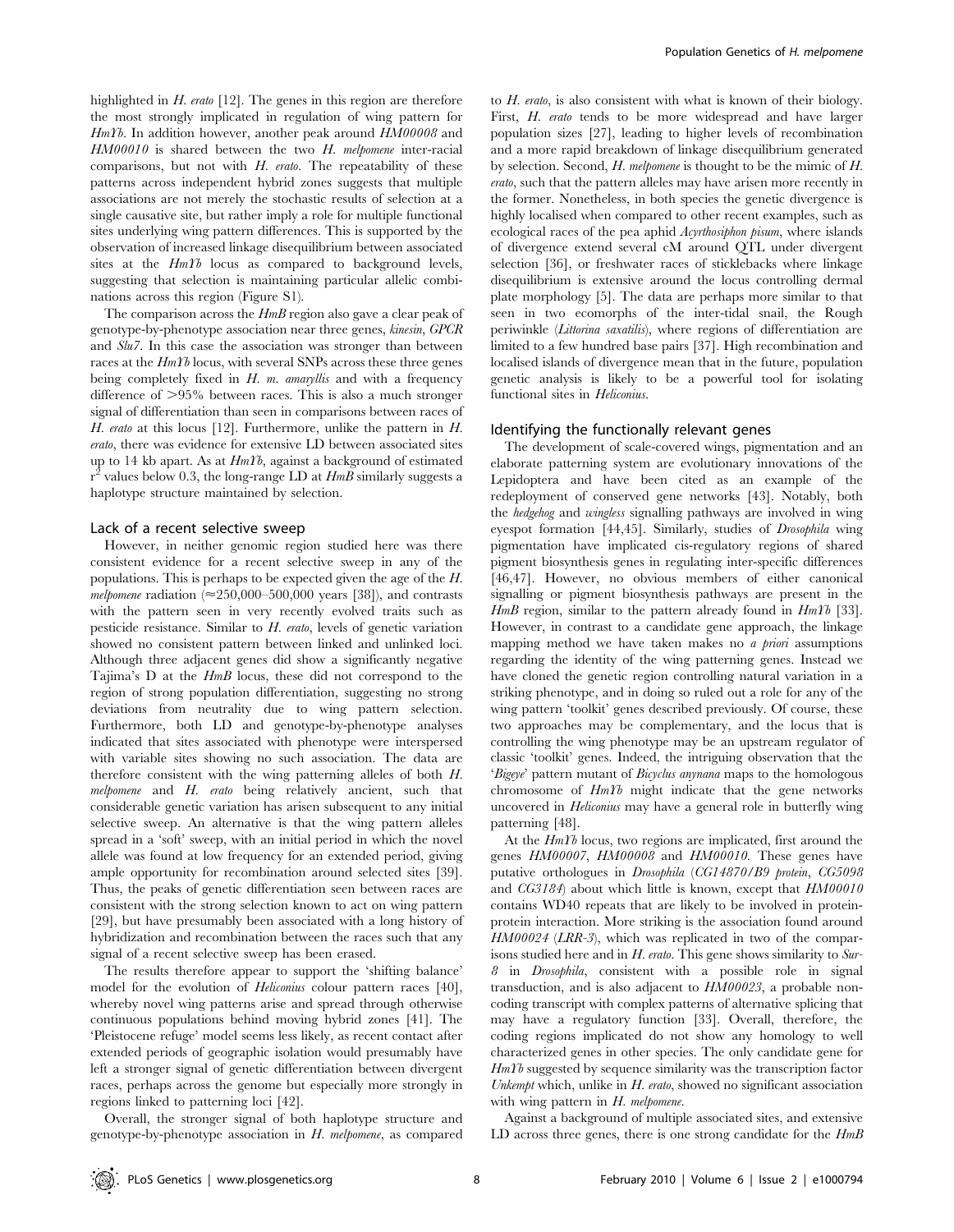gene. In both H. melpomene and H. erato when yellow and red forewing band forms are compared, the former showed much higher expression levels of the putative kinesin,  $HM01018$ , in late larval and early pupal stages, suggesting a role for this locus in wing pattern specification. Members of the kinesin superfamily play diverse roles in cellular organization, using a catalytic motor to move along microtubules and transport organelles and molecules [49]. Homology predicts the H. melpomene kinesin contains an N-terminal motor domain, yet has no sequence similarity to other eukaryotes in the C-terminal cargo domain, making it difficult to speculate regarding the function of this gene. In Drosophila, kinesin proteins can function to determine cell polarity and RNA localisation during embryogenesis, and are therefore known to play a role in pattern specification at a cellular level [50]. Furthermore, movement of melanocytes in vertebrate pigmentation involves kinesin molecules [51], and there has been speculation regarding a possible role in invertebrates [52]. Localisation of pigments, or pigment precursors in cellular vesicles might similarly be involved in butterfly wing pigmentation. It therefore seems plausible that increased levels of the kinesin expression across the whole wing regulate either scale cell fate or pigment localization, and thus ultimately specify pattern formation.

#### Evolution of a genomic hotspot

Our data shows that adaptive changes in Heliconius are clustered in the genome across multiple independent hybrid zones. This adds to what is already known from crossing experiments, showing that two patterning loci, HmB and HmD, controlling the red forewing band and orange hindwing rays respectively, are tightly linked, as are  $HmTb$  and  $HmSb$  that similarly control the yellow hindwing bar and white margin [31]. There is also evidence for genetic associations between these colour pattern loci and other adaptive traits, including mate and host plant preference [53][R. Merrill and C. Jiggins, Unpub.]. Thus, these regions are functional 'hotspots' in the Heliconius genome that play a disproportionately large role in pattern specification and indeed, in speciation. The population data described here offer novel insights into the genetic architecture of these regions. First, there is significant association of both genetic variation and long distance haplotype structure with wing pattern at both loci, indicating the influence of strong mimicry selection on the genome. Nonetheless, consistent with previous estimates of the age of H. melpomene ( $\approx$ 250,000–500,000 years [38]), there is no evidence for a recent selective sweep involving reduced variation or significant deviations from neutrality. This might be an indication that these alleles are indeed part of an ancestral 'toolkit' of wing patterning variants that are shared between taxa through hybridization [54], or simply that there has been sufficient time since novel variants arose for the signal of a selective sweep to have been erased. This pattern may be more representative of most natural adaptation, which has arisen over millions of years, as compared to recently derived traits under strong man-made selection, such as pesticide resistance or domestication. In summary, our analysis of the population genetics of these regions offers novel insights into the evolutionary history of a spectacular parallel adaptive radiation.

# Methods

# BAC sequencing and annotation

A BAC tile path containing seven clones was constructed across the HmB locus [31] and sequenced by the Wellcome Trust Sanger Institute to HTG phase 3 quality; AEHM-22C5 (160673 bp) CU462842, AEHM-7G5 (179057 bp) CU462858, AEHM-28L23

(125911 bp) CU467808, AEHM-27I5 (126643 bp) CU467807, AEHM-19L14 (136956 bp) CU672261, AEHM-21P16 (129716 bp) CU681835 and AEHM-28F19 (122304 bp) CU672275. Linkage mapping has shown that the  $HmD$  locus overlaps the  $HmB$  locus, and extends beyond clone AEHM-22C5. A gap in the BAC library prevented this region being fully sequenced so we cannot be sure that  $HmD$  is among the loci studied here. For sequencing and annotation of the HmYb locus, see Ferguson et al. [33].

BAC clones in the  $HmB$  tile path were individually annotated with 454-EST contigs and a repeat database, using the annotation pipeline MAKER [32], which identifies repeats, aligns ESTs and proteins to a DNA sequence, produces ab initio gene predictions, and automatically synthesizes the data into gene annotations having evidence-based quality indices. The 454-EST contigs were generated from normalised cDNA from wing disc mRNA of two H. melpomene races and sequenced using 454 FLX (48Mb for H. m. malleti and 103Mb for H. m. cythera [33]). Genome sequence repeat motifs were characterized by screening 32,528 H. melpomene BAC end sequences (generated by Sanger di-deoxy sequencing) with the ReRep pipeline [55], which is specifically optimised for identifying repetitive structures in a genome survey sequence (GSS) dataset. BLAST searches were performed against the non-redundant UniRef100 database, and gene predictions were generated using SNAP (Semi-HMM-based Nucleic Acid Parser) [56]. The resulting gff files from the MAKER pipeline were analyzed and viewed with the Apollo Genome Annotation Curation Tool [57] version 1.9.6. (Table S2).

#### Population samples

Adult butterflies were collected, wings removed and bodies preserved in 20% DMSO, 0.2 M EDTA salt saturated solution. Genomic DNA was extracted using DNeasy blood and tissue kit (Qiagen). H. cydno galanthus ( $n = 33$ ) and H. pachinus ( $n = 22$ ) were collected from Costa Rica; H. melpoomene melpomene ( $n = 16$ ) and H. melpomene rosina  $(n = 19)$  were collected from Panama and Venezuela; H. melpomene aglaope  $(n = 30)$  and H. melpomene amaryllis (n = 30) were collected from Peru (Figure 1). Two admixed individuals were included in the sample for H. melpomene amaryllis (see Figure S4). The Peruvian race  $H$ . m. aglaope is phenotypically almost identical to the Ecuadorean form  $H$ . m. malleti used in transcriptome sequencing.

#### Gene sequencing

PCRs contained 10–50 ng of genomic DNA,  $1 \times$  reaction buffer,  $2.0 \text{ mM } MgCl<sub>2</sub>$ ,  $0.1 \text{ mM } dNTP$ ,  $50 \text{ pmol }$  of each primer, 0.25 units of Taq polymerase (Bio-Line). Thermal cycling conditions were  $94^{\circ}C$  1 min, 35 cycles of  $94^{\circ}C$  15 sec, annealing 30 sec,  $72^{\circ}$ C 60 sec, and a final extension of  $72^{\circ}$ C. Prior to sequencing, products were incubated with 2 units of Exonuclease 1 (NEB) and 1 unit of Shrimp Alkaline Phosphatase (Fermentas) for 40 minutes at  $37^{\circ}$ C then  $80^{\circ}$ C for 20 minutes. Sequencing was performed in 10  $\mu$ l reactions using 1–3  $\mu$ l of template, 1 $\times$  reaction buffer, 1µl BigDye terminator v3.1 (Applied Biosystems) and 0.32 pmol primer and run in a thermal cycler for 25 cycles of  $95^{\circ}$ C 30 seconds,  $50^{\circ}$ C 20 seconds,  $60^{\circ}$ C 4 minutes. Products were then sequenced using an ABI3730 capillary sequencer, analyzed using CodonCode Aligner software and single nucleotide polymorphisms identified manually. Genes contained insertion/ deletion (IN/DEL) variation were trimmed to exclude such regions from analysis, or cloned using Promega pGEM-T Easy kit before sequencing (Table S1).

Fragments of seven genes across the HmB region, plus the linked gene  $MRSP$  (approx. 1 cM from the  $HmB$  locus), were sequenced, along with three control genes unlinked to wing colour patterning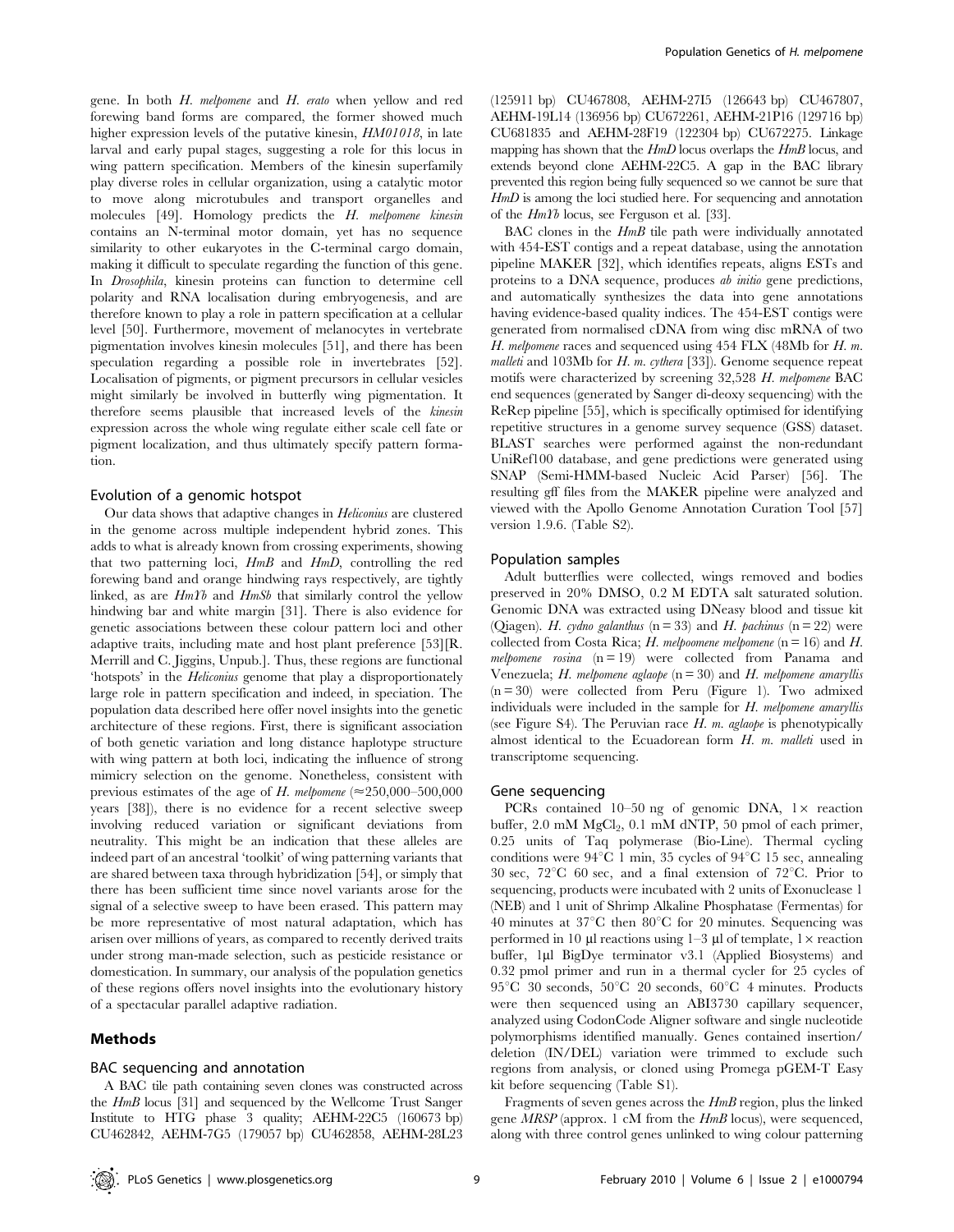loci (Table S1). In total, 19 genomic fragments across the  $HmYb$ candidate region and three fragments linked to  $HmTb$ , but outside the candidate region, were amplified from at least 5 individuals from one or more of the pairs of hybridising subspecies/species. In addition 3–5 unlinked genes were sequenced for each pair of hybridizing H. melpomene subspecies.

#### Population genetics

Haplotypes were inferred using Phase/Unphase implemented in DnaSP [58]. Further population genetic analysis was carried out in DnaSP including calculation of nucleotide diversity  $(\pi)$  [59], Tajima's D for each population using all segregating sites [60], and  $F_{ST}$  between colour pattern races at each locus [61]. The statistical significance of Tajima's D estimates was estimated using the twotailed test assuming D follows a beta-distribution as proposed by Tajima and implemented in DnaSP [60]. Samples of the race H. m. melpomene collected from distant localities in Panama and Venezuela were analyzed separately and compared independently with H. m. rosina. Comparisons between  $F_{ST}$  values for genetic markers within the colour pattern regions (as defined by the linkage study) and unlinked markers were carried out for each pair of populations using a Mann-Whitney  $U$  test implemented in Minitab v15.1 (Minitab Inc.). For the H. cydno/H. pachinus comparison background levels of differentiation were obtained from 16 previously published genes [34].

We determined if any SNPs were associated with a colour pattern phenotype using a chi-squared linear trend test [62,63]. This test assumes a linear relationship between the phenotype and genotype and applies a chi-square goodness-of-fit test to determine if the genotype at a SNP is significantly associated with a particular wing colour pattern. In total 679 variable sites were tested for HmYb in H. melpomene, 127 in H. cydno/pachinus, 40 variable sites for  $HmB$  between  $H$ . m. aglaope and  $H$ . m. amaryllis and 20 sites at unlinked loci. Colour pattern genotypes at the  $HmTb$  and  $HmB$  loci were scored as 0.0 or 1.0 representing alternative homozygotes, and 0.5 for heterozygotes. Although  $HmB$  is dominant, two hybrid individuals with the dominant red forewing  $HmB$  allele and orange rayed HmD alleles were scored as heterozygotes, as recombinants between HmB and HmD are rare. A stringent significance cut-off was calculated using a Bonferroni correction applied to all 866 sites tested  $(-Log_{10}(0.05/866) = 4.24)$ .

Linkage disequilibrium across  $HmTb$  and  $HmB$  was calculated for all population samples with a sample size  $\geq 20$ . This restricted the analysis to the  $H$ . m. aglaope and  $H$ . m. amaryllis populations, and gave a total of 40 sites for HmB, 24 for HmYb and 20 for unlinked loci with a rare allele frequency greater than 0.05 that were considered informative for LD analysis. Multi-allelic sites that had a minor allele with a frequency less than 0.05 were condensed to bi-allelic SNPs by merging the minor allele genotypes. LD was estimated using the commonly used composite estimate of LD method described by Weir [62], which does not assume HWE or that haplotypes are known (see also [12]). The R package LDHeatmap was used to visualize LD across both regions [64]. LD estimates are presented for combined  $H$ . m. aglaope and  $H$ . m. amaryllis populations.

#### Quantitative gene expression

Quantitative real time PCR (qPCR) was used to determine the relative transcript levels of Mad, slu7, kinesin and GPCR. RNA was extracted from forewings of  $H$ .  $m$ . cythera pupae at three developmental stages; EP (Early Pupae  $\sim$  48 hours after pupation, poorly developed wings, no veins), PO (Pre-Ommochrome – well developed wings with veins but no pigmentation) and OO (Only-Ommochrome – red band visible but no melanin present) [65]. Each of these forewings was dissected into three sections to compare gene expression between wing regions  $(P = proximal)$ ,  $B =$  region that develops the red  $HmB$  band and  $D =$  distal) totalling 27 samples (3 individuals per stage  $\times$ 3 developmental stages  $\times 3$  wing segments).

To compare pattern races we used  $H$ . m. cythera and  $H$ . m. malleti individuals. The former has a red forewing band, which is absent in the latter. RNA was collected from whole forewings and hindwings of three individuals from two developmental stages (late  $5<sup>th</sup>$  instar larvae and EP), totalling 24 samples (3 individuals  $\times 2$ wings  $\times 2$  developmental stages  $\times 2$  races).

Total RNA (500 ng) was reverse transcribed with random hexamers and  $1 \mu l$  of the resulting cDNA template (25ng) was combined with 200 nM of each primer in 25  $\mu$ l of total reaction volume containing  $1 \times$  SYBR Green master mix (SensiMix, Quantace). The reactions were subjected to 40 cycles of amplification in an Opticon 2 DNA engine (MJ Research) under the following conditions:  $95^{\circ}$ C for 15 min and then 40 cycles of 94 $^{\circ}$ C for 15 sec, 55.4 $^{\circ}$ –60 $^{\circ}$ C for 30 sec, 72 $^{\circ}$ C for 30 sec followed by a final incubation at  $72^{\circ}$ C for 10 min. Melting curves were generated between  $55^{\circ}$  and  $90^{\circ}$  with readings taken every  $0.2^{\circ}$  for each of the products to check that only a single product was generated. We sequenced at least one product from each set of primers to confirm identity and size. For most loci, the amplified fragments spanned at least one intron, ensuring that genomic DNA contamination could be identified. We used two housekeeping control genes for normalization in the 'between wing segments' experiment;  $EFI$ - $\alpha$  and  $RpS3A$ . However, as results of these two genes were consistent, only  $EFI-\alpha$  was used in the 'between race' experiment. qPCRs on target and control loci were always assayed using product from the same cDNA synthesis reaction. Furthermore all samples were assayed 3 times but, because differences in gene expression between replicates were always  $\leq 0.05 \times$  (see below), we report only the average value for each sample. Statistical methods for qPCR experiments are given in Text S1.

#### Supporting Information

Figure S1 Alignment of  $HmB$  region BAC clones between H. melpomene and H. erato. To assess gene order using finished BAC sequences, H. melpomene clone 28L23 was compared to finished H. erato clone 31N19 as well as the homologous region from the recently sequenced genome of the silkmoth, Bombyx mori. Gene order and orientation across the H. melpomene HmB locus was conserved between the two Heliconius species, however, when compared to the silkmoth Bombyx mori, there was an inversion containing three genes; Slu7, sorting nexin and Phosphodiesterase 10A. The Artemis Comparison Tool software (release 7) was used to compare three sequences; Bombyx mori nscaf3026 1161033.1269872 (http://silkworm.genomics.org.cn), H. melpomene BAC clone 28L23 (CU467808) and H. erato BAC clone 31N19 (accession). Comparisons were performed using tBLASTx, limited to 200 HSPs and an expect value 1.0e-10. B. mori genes displayed are BGIBMGA011292-TA (bves), BGIBMGA011315-TA (Hypothetical protein HM010022), BGIBMGA011316-TA (Slu7), BGIBMGA011317-TA (Sorting Nexin), BGIBMGA011291- TA (phosphodiesterase 10A), BGIBMGA011289-TA and BGIBMGA011290-TA (predicted Kinesin), BGIBMGA011318- TA (GPCR), BGIBMGA011288-TA (hypothetical protein, not shown), BGIBMGA011287-TA (Epoxide Hydrolase).

Found at: doi:10.1371/journal.pgen.1000794.s001 (0.15 MB PDF)

Figure S2 Decay of linkage disequilibrium with distance across the two regions. Data are shown for  $HmB$  (red circles) and  $HmYb$ (green triangles) for combined  $H$ . m. amaryllis and  $H$ . m. aglaope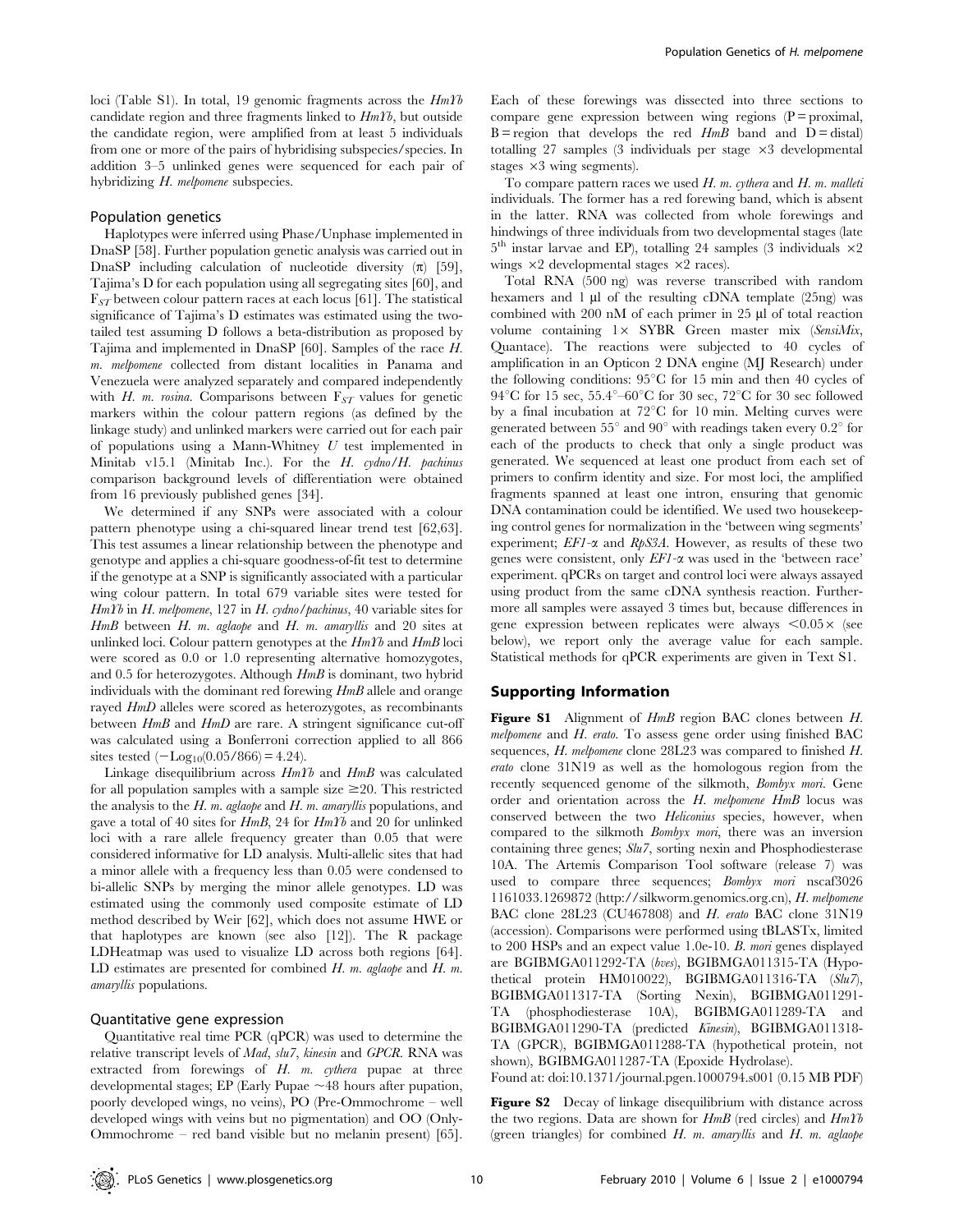populations, both for all sites (A) and with sites showing a significant association with phenotype removed (B). The only remaining comparisons showing long-range LD after removal of associated sites are also between the Slu7 and GPCR genes, in the region associated with the  $HmB$  phenotye.

Found at: doi:10.1371/journal.pgen.1000794.s002 (0.54 MB PDF)

Figure S3 Decay of linkage disequilibrium with distance within gene markers. Data are shown for combined  $H$ . m. amaryllis and  $H$ . m. aglaope populations, both for coding and non-coding markers in regions linked and unlinked to colour pattern.

Found at: doi:10.1371/journal.pgen.1000794.s003 (0.22 MB PDF)

Figure S4 Phenotypes of two hybrid individuals sampled in the Peruvian hybrid zone. Both individuals are phenotypically most similar to  $H$ . m. amaryllis, but with expression of the dominant  $HmD$ allele from the Amazonian race controlling the red hindwing rays and basal red patch on the forewing.

Found at: doi:10.1371/journal.pgen.1000794.s004 (1.62 MB PDF)

Table S1 Annotation of genes in the  $HmB$  region.

Found at: doi:10.1371/journal.pgen.1000794.s005 (0.12 MB DOC)

Table S2 Gene sequencing and quantitative PCR primers.

Found at: doi:10.1371/journal.pgen.1000794.s006 (0.40 MB DOC)

Table S3 Summary of gene regions sequenced for population genetic analysis.

Found at: doi:10.1371/journal.pgen.1000794.s007 (0.12 MB DOC)

Table S4 HmYb SNP data. Details of all sites significantly associated with phenotype at the  $HmYb$  locus.

#### References

- 1. Onuma Y, Takahashi S, Asashima M, Kurata S, Gehring WJ (2002) Conservation of Pax 6 function and upstream activation by Notch signaling in eye development of frogs and flies. Proceedings of the National Academy of Sciences of the United States of America 99: 2020–2025. doi:10.1073/ pnas.022626999.
- 2. Mundy NI (2005) A window on the genetics of evolution: MC1R and plumage colouration in birds. Proceedings of the Royal Society B: Biological Sciences 272: 1633–1640. doi:10.1098/rspb.2005.3107.
- 3. Hoekstra HE, Hirschmann RJ, Bundey RA, Insel PA, Crossland JP (2006) A single amino acid mutation contributes to adaptive beach mouse color pattern. Science 313: 101–4. doi:10.1126/science.1126121.
- 4. Nachman MW, Hoekstra HE, D'Agostino SL (2003) The genetic basis of adaptive melanism in pocket mice. Proc Natl Acad Sci U S A 100: 5268–5273. doi:10.1073/pnas.0431157100.
- 5. Colosimo PF, Hosemann KE, Balabhadra S, Villarreal G, Dickson M, et al. (2005) Widespread Parallel Evolution in Sticklebacks by Repeated Fixation of Ectodysplasin Alleles. Science 307: 1928–1933. doi:10.1126/science. 1107239.
- 6. Shapiro MD, Marks ME, Peichel CL, Blackman BK, Nereng KS, et al. (2004) Genetic and developmental basis of evolutionary pelvic reduction in threespine sticklebacks. Nature 428: 717–723. doi:10.1038/nature02415.
- 7. Stern DL, Orgogozo V (2008) The loci of evolution: How predictable is genetic evolution? Evolution 62: 2155–2177. doi:10.1111/j.1558-5646.2008.00450.x.
- 8. Joron M, Jiggins CD, Papanicolaou A, McMillan WO (2006) Heliconius wing patterns: an evo-devo model for understanding phenotypic diversity. Heredity 97: 157–67. doi:10.1038/sj.hdy.6800873.
- 9. Langham GM (2004) Specialized avian predators repeatedly attack novel color morphs of Heliconius butterflies. Evolution 58: 2783–7. doi:15696755.
- 10. Papa R, Martin A, Reed RD (2008) Genomic hotspots of adaptation in butterfly wing pattern evolution. Curr Opin Genet Dev 18: 559–64. doi:10.1016/ j.gde.2008.11.007.
- 11. Joron M, Papa R, Beltrán M, Chamberlain N, Mavárez J, et al. (2006) A conserved supergene locus controls colour pattern diversity in Heliconius butterflies. PLoS Biol 4: e303. doi:10.1371/journal.pbio.0040303.
- 12. Counterman BA, Araujo-Perez F, Hines HM, Baxter SW, Morrison C, et al.  $(2010)$  Genomic hotspots for adaptation: the population genetics of Müllerian mimicry in Heliconius erato. PLoS Genet 6: e796. doi:10.1371/journal.pgen. 1000796.

Found at: doi:10.1371/journal.pgen.1000794.s008 (0.05 MB XLS)

Table S5 HmB and unlinked gene SNP data. All variable SNPs used in the analysis for the aglaope/amaryllis comparison at the HmB locus and at unlinked loci.

Found at: doi:10.1371/journal.pgen.1000794.s009 (0.05 MB XLS)

Table S6 Estimates of Tajima's D and nucleotide diversity estimates for each locus by population.

Found at: doi:10.1371/journal.pgen.1000794.s010 (0.28 MB DOC)

#### Text S1 Supplementary methods.

Found at: doi:10.1371/journal.pgen.1000794.s011 (0.03 MB DOC)

# Acknowledgments

We thank Kanchon Dasmahapatra and Jesus Mavarez for help with collections of Heliconius melpomene. We thank the Intendencia Forestal y de Fauna Silvestre Instituto Nacional de Recurso Naturales in Peru and ANAM in Panama for permission to collect butterflies and all the Sanger sequencing operations staff for DNA sequencing, loading, and sequence improvement. We thank CamGrid for the use of parallel computing facilities for bioinformatic analysis.

#### Author Contributions

Conceived and designed the experiments: SWB JM WOM MK MJ RHfC CDJ. Performed the experiments: SWB NJN LSM BAC AD MB SPE NC LF RC CD RG. Analyzed the data: SWB PW BAC CDJ. Contributed reagents/materials/analysis tools: WOM. Wrote the paper: SWB LSM RHfC CDJ.

- 13. Hirschhorn JN, Daly MJ (2005) Genome-wide association studies for common diseases and complex traits. Nat Rev Genet 6: 95–108. doi:nrg1521.
- 14. Savolainen V, Anstett M, Lexer C, Hutton I, Clarkson JJ, et al. (2006) Sympatric speciation in palms on an oceanic island. Nature 441: 210-3. doi:nature04566.
- 15. Schlötterer C (2003) Hitchhiking mapping–functional genomics from the population genetics perspective. Trends Genet 19: 32–8. doi:12493246.
- 16. Wilding CS, Butlin RK, Grahame J (2001) Differential gene exchange between parapatric morphs of Littorina saxatilis detected using AFLP markers. Journal of Evolutionary Biology 14: 611–619. doi:10.1046/j.1420-9101.2001.00304.x.
- 17. Barton NH (2000) Genetic hitchhiking. Philos Trans R Soc Lond B Biol Sci 355: 1553–62. doi:PMC1692896.
- 18. Daborn PJ, Yen JL, Bogwitz MR, Le Goff G, Feil E, et al. (2002) A Single P450 Allele Associated with Insecticide Resistance in Drosophila. Science 297: 2253–2256. doi:10.1126/science.1074170.
- 19. Schlenke TA, Begun DJ (2004) Strong selective sweep associated with a transposon insertion in Drosophila simulans. Proceedings of the National Academy of Sciences of the United States of America 101: 1626–1631. doi:10.1073/pnas.0303793101.
- 20. Mallet J, Barton NH (1989) Strong natural selection in a warning-color hybrid zone. Evolution 43: 421–431.
- 21. Mallet J (1989) The Genetics of Warning Colour in Peruvian Hybrid Zones of Heliconius erato and H. melpomene. Proceedings of the Royal Society of London. Series B, Biological Sciences (1934–1990) 236: 163–185.
- 22. Barton NH, Gale KS (1993) Genetic analysis of hybrid zones. In: Harrison RG, ed. Hybrid Zones and the Evolutionary Process. New York: Oxford University Press. pp 13–45.
- 23. Harrison RG, Bogdanowicz SM (1997) Patterns of Variation and Linkage Disequilibrium in a Field Cricket Hybrid Zone. Evolution 51: 493–505. doi:10.2307/2411122.
- 24. Howard DJ, Waring GL (1991) Topographic diversity, zone width, and the strength of reproductive isolation in a zone of overlap and hybridization. Evolution (USA) 45: 1120–1135.
- 25. Raufaste N, Orth A, Belkhir K, Senet D, Smadja C, et al. (2005) Inferences of selection and migration in the Danish house mouse hybrid zone. Biological Journal of the Linnean Society 84: 593–616. doi:10.1111/j.1095- 8312.2005.00457.x.
- 26. Jiggins C, McMillan W, King P, Mallet J (1997) The maintenance of species differences across a Heliconius hybrid zone. Heredity 79: 495–505.